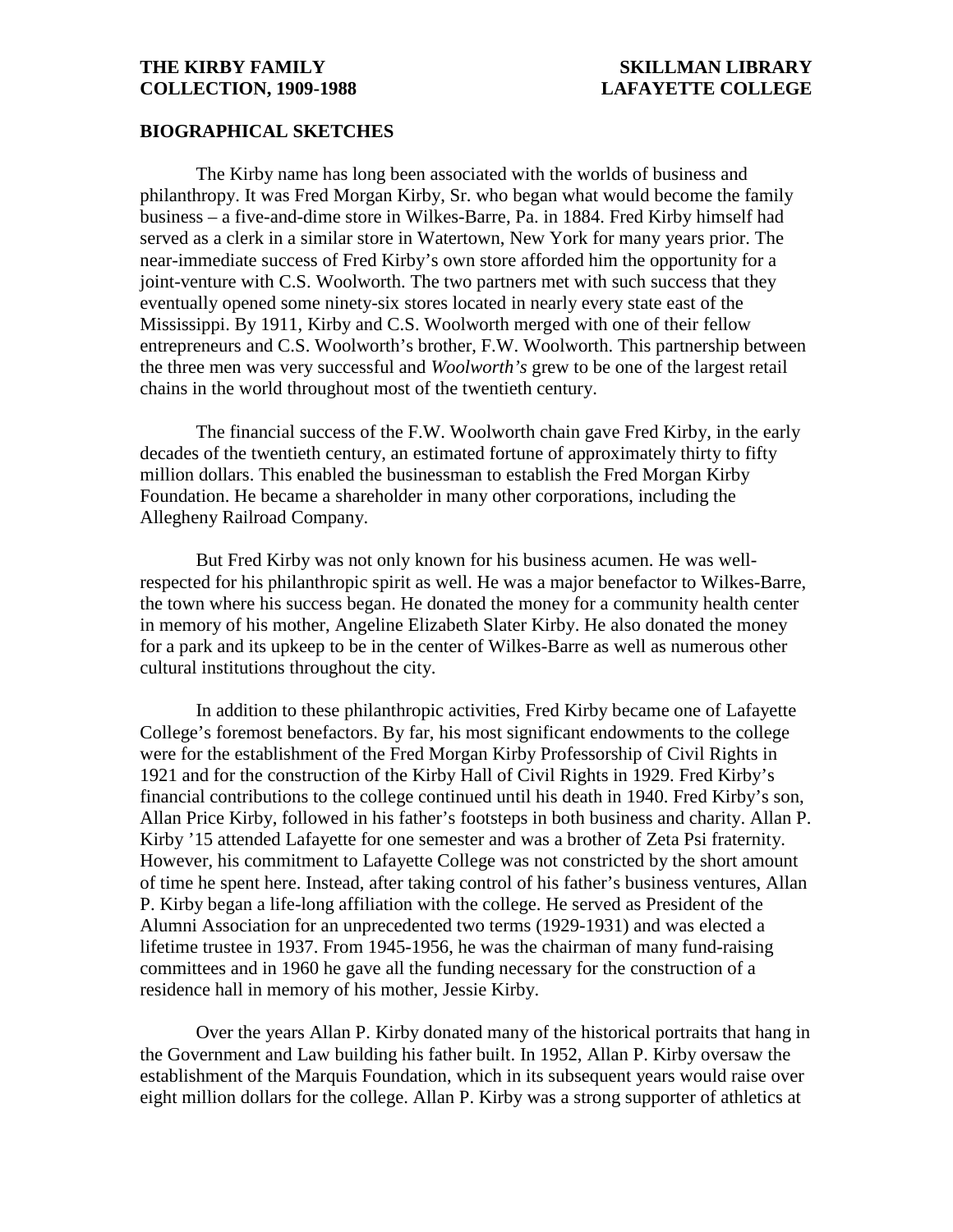Lafayette College and contributed frequently on their behalf. It was due mainly to his interest in Lafayette athletics that in 1973 the new field house was dedicated in his honor and memory.

Following the death of Allan P. Kirby, his two sons, Fred and Allan Jr., maintained ties to Lafayette College. Fred was graduated in 1942 and Allan Jr. in 1953. Both men have also, like their father and grandfather before them, contributed generously to the college in various ways. A fourth generation of Kirbys has also attended Lafayette.

## **SCOPE AND CONTENT/PROVENANCE**

The Kirby Family Collection was compiled from assorted documents in the Kirby Museum in the Kirby Hall of Civil Rights. The collection consists mainly of items relating to Fred Morgan Kirby, Sr. – these include various honors, tributes, and awards that were presented to him in appreciation for his philanthropic spirit. There are also several portraits of Kirby as well as a few pieces of correspondence. Most notable among the correspondence is a letter of appreciation from President Herbert Hoover after Fred Kirby donated the money for a health care center in Wilkes-Barre. Also included in the collection are numerous newspaper clippings regarding the death of Fred Kirby in 1940.

The collection also has many items pertaining to Allan P. Kirby. Most items relating to Allan P. Kirby are pieces of his correspondence as well as newspaper clippings regarding his donations to various institutions throughout the region.

An addition to the collection was made in November 2017 and includes all Kirby family memorabilia formerly housed in Kirby Library. All items in this addition are available in Box 6.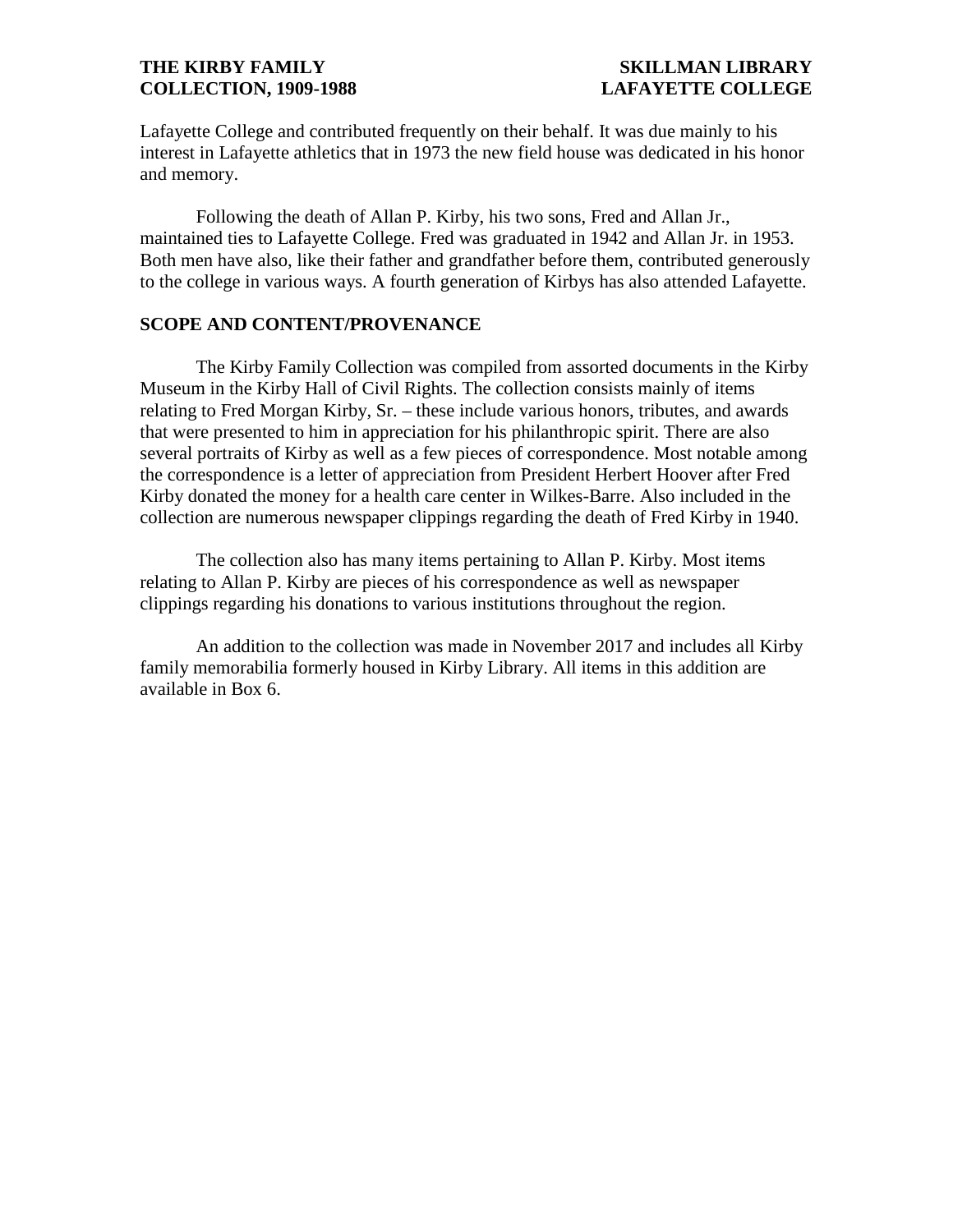## **INVENTORY**

## **Box 1**

- 1:1 Fred Morgan Kirby, Sr. letter to Lafayette College, October 10, 1934, TLS, 1 page
- 1:2 Fred Morgan Kirby, Sr. newspaper articles regarding his death (original) Oct. 17-21, 1940 – Jan. 25, 1943
- 1:3 Fred Morgan Kirby, Sr. newspaper articles regarding his death (two sets of copies) Oct. 17-21, 1940 – Jan. 25, 1943
- 1:4 Fred Morgan Kirby, Sr. newspaper articles regarding his death (reflections on life history and philanthropies) Oct. 17-21, 1940
- 1:5 Fred Morgan Kirby, Sr. honors, tributes, and awards "Great Works Good Name Go Marching On, 1884-1950" Nov. 16, 1950
- 1:6 Fred Morgan Kirby, Sr. honors, tributes, and awards Mason's Certificate 1929
- 1:7 Fred Morgan Kirby, Sr. honors, tributes, and awards Calvary Church, Wilkes-Barre, Pa. 1940
- 1:8 Fred Morgan Kirby, Sr. honors, tributes, and awards Appointed to Commissioner of Conciliation Sept. 12, 1922
- 1:9 Fred Morgan Kirby, Sr. honors, tributes, and awards Wilkes-Barre Wyoming Valley Merchants' Award June 5, 1933
- 1:10 Fred Morgan Kirby, Sr. letter from Ernest G. Smith Nov. 22, 1934
- 1:11 Fred Morgan Kirby, Sr. booklet for the dedication of the Angeline Elizabeth Kirby Memorial Health Center April 22, 1931
- 1:12 Fred Morgan Kirby, Sr. The Christmas Caravan of Love Dec. 1927
- 1:13 Allan Price Kirby, Sr. letter regarding his mother's portrait in the Kirby House and instructions for its care Dec. 18, 1950; minutes, Jan. 12, 1951
- 1:14 Allan Price Kirby, Sr. miscellaneous correspondence March 3, 1950, Aug. 31, 1971
- 1:15 Allan Price Kirby, Sr. correspondence with Walter S. Biddle 1960
- 1:16 Allan Price Kirby, Sr. correspondence with Ernest Heg 1953, 1963, 1961, 1987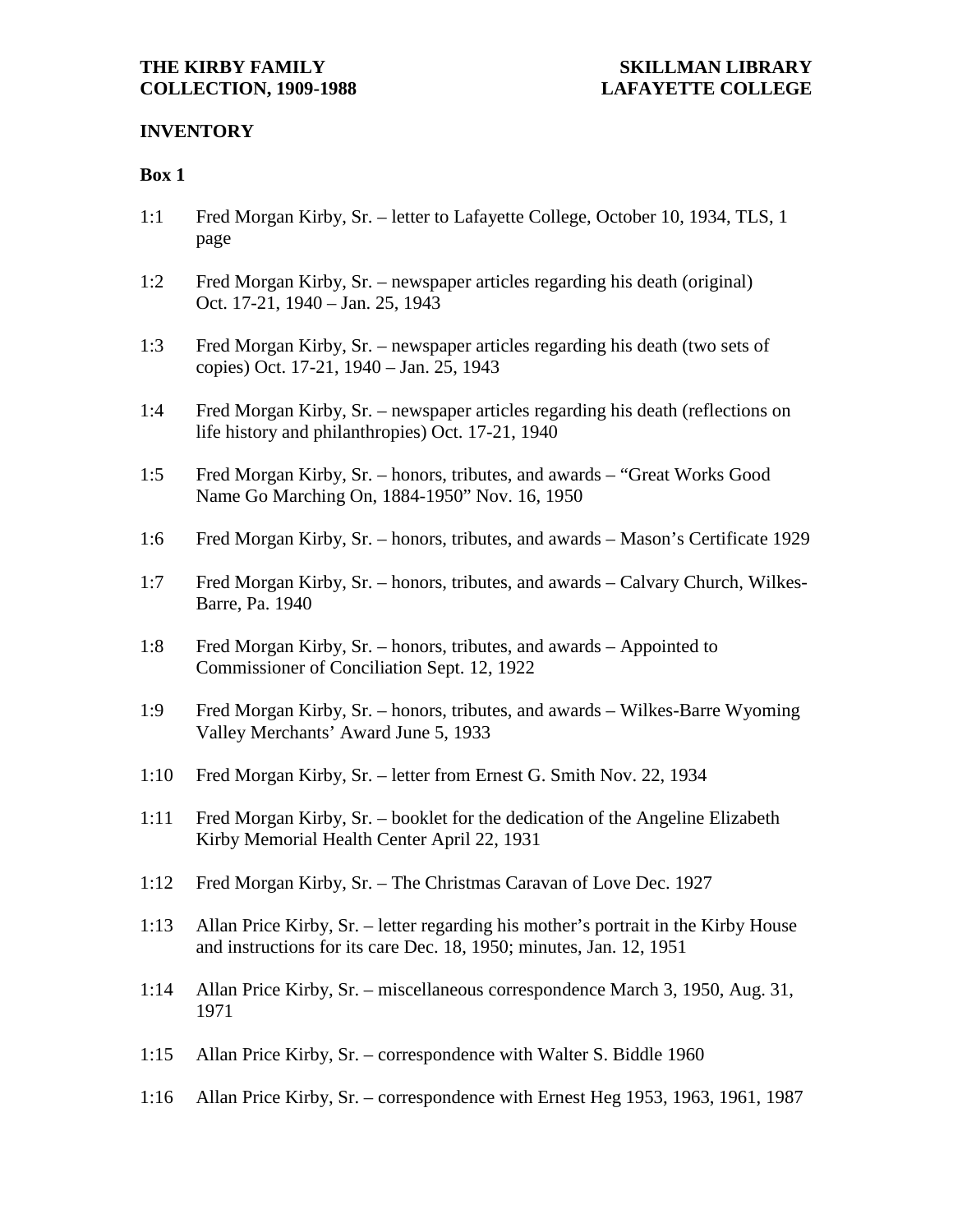- 1:17 Allan Price Kirby, Sr. articles pertaining to artwork he donated to institutions other than Lafayette College 1940, 1944
- 1:18 Allan Price Kirby, Sr. two photographs regarding the dedication of the 1964 Melange to Allan Kirby
- 1:19 Allan Price Kirby, Sr. newspaper clippings 1954, 1958, 1973
- 1:20 Allan Price Kirby, Sr. miscellaneous 1950
- 1:21 Kirby Family Articles 1983, 1990

## **Box 2**

### (oversize)

- 2:1 Kirby Family Coat of Arms n.d.
- 2:2 Fred Morgan Kirby, Sr. oversize biography (two copies) and oversize descriptions of the Fred Morgan Kirby Professorship of Civil Rights (two copies) n.d.
- 2:3 Fred Morgan Kirby, Sr. Wilkes-Barre Times Leader, September 10, 1934 commemoration edition for the fiftieth anniversary of the opening Kirby's first store (two copies) 1934
- 2:4 Fred Morgan Kirby, Sr. honor from the Wyoming Historical and Genealogical Society n.d.
- 2:5 Fred Morgan Kirby, Sr. honor from the Free Masons 1909
- 2:6 Fred Morgan Kirby, Sr. signed photograph with the Lafayette administration following the dedication of the Kirby Hall of Civil Rights (\*framed) n.d.
- 2:7 Fred Morgan Kirby, Sr. signed photograph of a portrait of Kirby (\*framed) n.d.
- 2:8 Fred Morgan Kirby, Sr. letter from President Herbert Hoover regarding Kirby's donation of a health center to the people of Wilkes-Barre (\*framed) 1931
- 2:9 Fred Morgan Kirby, Sr. artwork pertaining to the Angeline Elizabeth Memorial Health Center in Wilkes-Barre – caption reads "The Spirit of Helpfulness" (\*framed) n.d.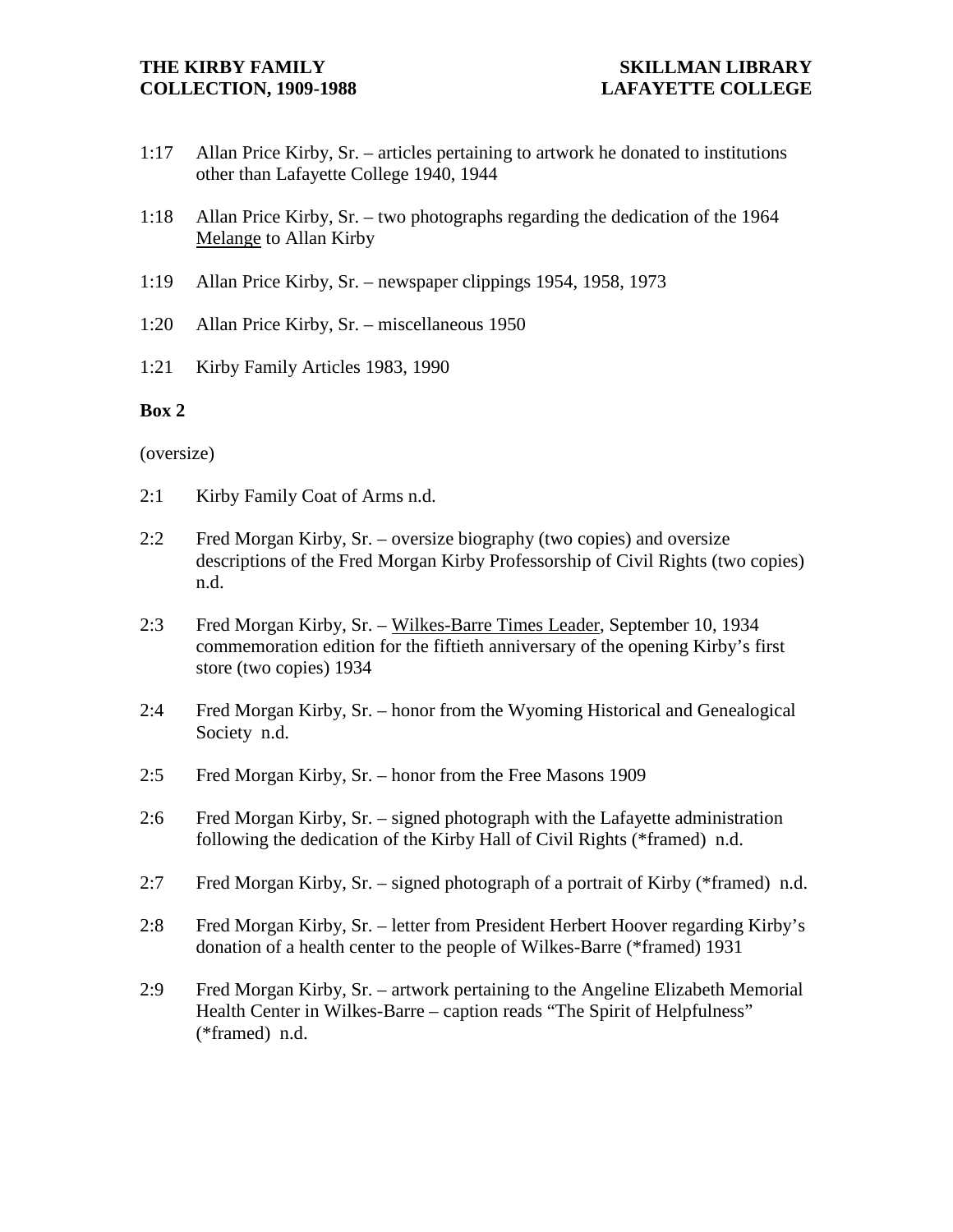## **Box 3**

(oversize)

- 3:1 Memories Volume I, The Early Years, 1861-1884; 1931-1932; 1985-1989
- 3:2 Memories Volume II, The Formative Period, 1884-1912; 1933, 1937, 1988

## **Box 4**

(oversize)

4:1 Memories – Volume III, The Years of Achievement, 1913-1933; 1933

4:2 Memories – Volume IV, Philanthropies 1933

## **Box 5**

(oversize)

5:1 Lafayette Family Coat of Arms

## **Box 6**

- 6:1 The Pennsylvania Society information booklet, founded 1899.
- 6:2 The Pennsylvania Society 33<sup>rd</sup> Annual Dinner, (Dec 19<sup>th</sup>, 1931) menu and program, featuring Fred M. Kirby as guest of honor
- 6:3 The Pennsylvania Society medal for Distinguished Achievement
- 6:4 Year Book of The Pennsylvania Society, 1932 edited by Robert J. Spence
- 6:5 Fred Morgan Kirby certificate from the Scottish Rite of Freemasonry, January 1909
- 6:6 Fred Morgan Kirby 33° medal from Scottish Rite, made by Caldwell Masonic Jewelers in Philadelphia
- 6:7 Black wallet with gold cross double-headed eagle symbol, attributed to Scottish Rite 32°
- 6:8 F. M. Kirby's Arthur Lee medal March, 1925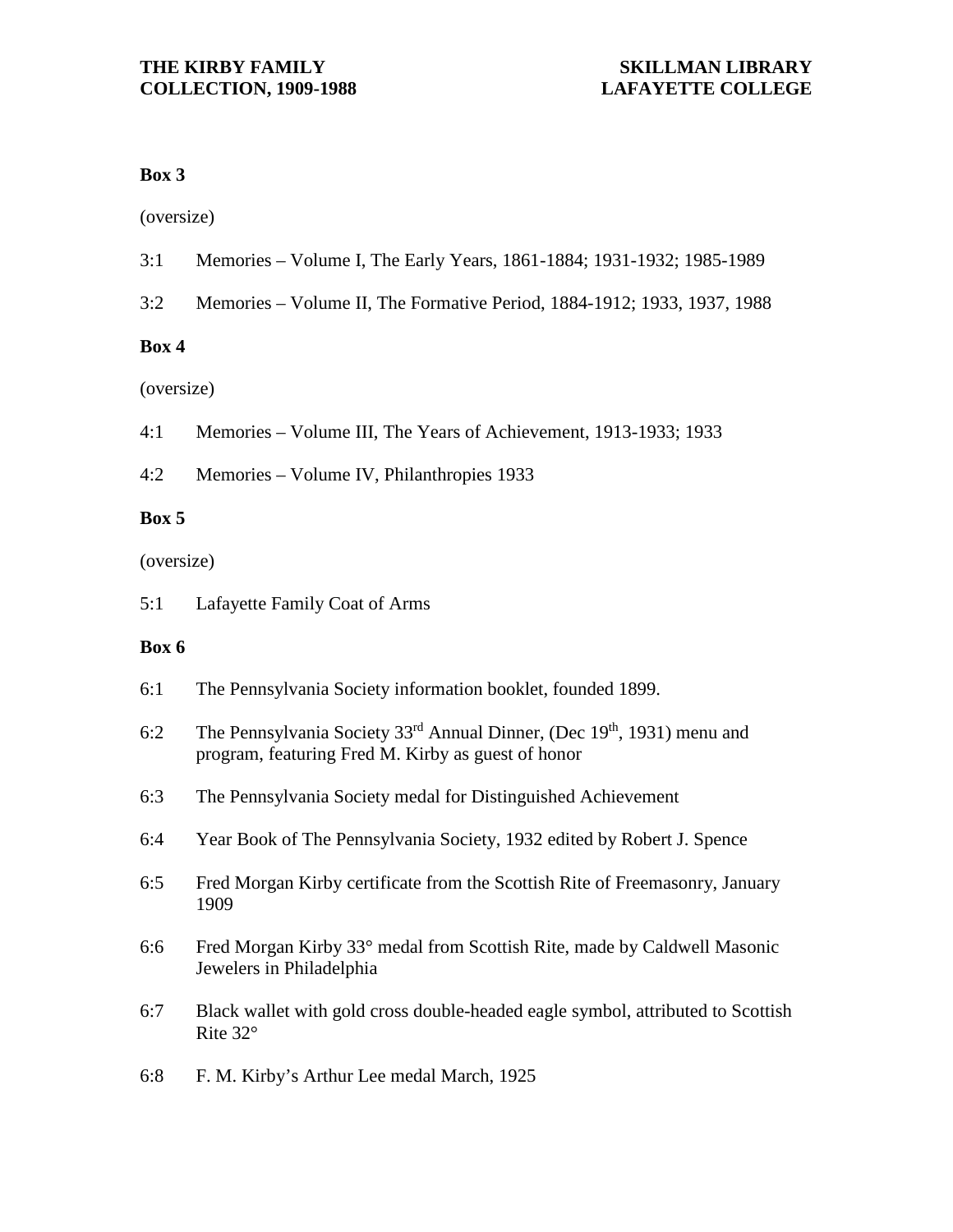- 6:9 F. M. Kirby's Pennsylvania District Medal, 1923, from Kiwanis Club International
- 6:10 Journal of the Electoral College of Pennsylvania, held in Harrisburg January 10, 1921
- 6:11 F. M. Kirby's medal for Pennsylvania Delegate of national Republican Convention in Cleveland, 1924 (1 of 2)
- 6:12 F. M. Kirby's medal for Pennsylvania Delegate of national Republican Convention in Cleveland, 1924 (2 of 2)
- 6:13 Assorted pins "RE PEAL" on Liberty Bell likely from Prohibition, "Watertown Lodge 50 Years," "Watertown Lodge 55 Years," and 33° Scottish Rite
- 6:14 1928-1936 courtesy card from Wilkes-Barre Police Department to F. M. Kirby with the Mayor's signature.
- 6:15  $50<sup>th</sup>$  Anniversary congratulations to F. M Kirby from Wilkes-Barre, for the anniversary of his stores.
- 6:16 50<sup>th</sup> Anniversary gratitude for erection of Kirby Park and Angeline Elizabeth Kirby Memorial Health Center
- 6:17 Appreciation of F. M. Kirby from Rotary Club with designation of Kirby Day
- 6:18 Appreciation of Fred Morgan Kirby from Wyoming Valley Community Council for the Angeline Elizabeth Kirby Memorial Health Center
- 6:19 Expression of grief over death of F. M. Kirby from Miners National Bank of Wilkes-Barre, October 22, 1940
- 6:20 Expression of grief over death of F. M. Kirby from E. W. Woolworth Co, December 11, 1940
- 6:21 Expression of grief over death of F. M. Kirby from Second National Bank of Wilkes-Barre, October 29, 1940
- 6:22 Expression of grief over death of F. M. Kirby from St. Stephen's Church, November 8, 1940
- 6:23 Expression of grief over death of F. M. Kirby from City Council, October 22, 1940
- 6:24 Handwritten expression of grief over death of F. M. Kirby from Wilkes-Barre General Hospital, October 22, 1940